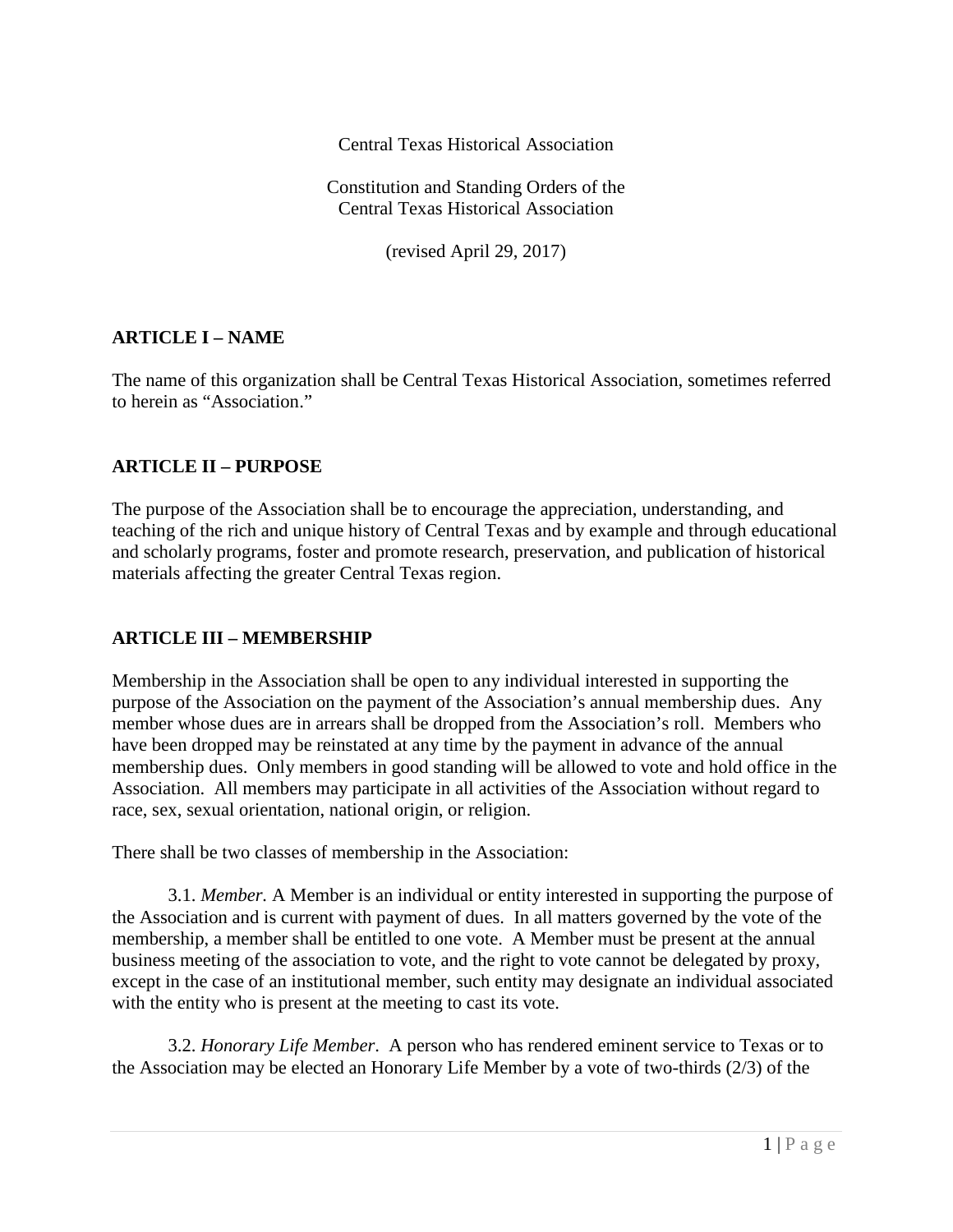members of the Board of Directors present at the meeting in which the vote is taken. Such member shall be exempt from payment of dues and shall have no voting rights.

# **ARTICLE IV – LEGAL STATUS**

The Central Texas Historical Association is organized for the following purposes: charitable, religious, scientific, literary or educational purposes within the meaning of Section 501(c)3 of the United States Internal Revenue Code of 1986 (the "Code"), and the Texas Tax Code, Section 11.18. The Association is organized exclusively for educational purposes, and its net earnings shall not inure to the benefit of its members, trustees, officers, or any other private persons. In case of the dissolution of the Association, the officers shall dispose of such assets as it may then possess exclusively for educational purposes.

### **ARTICLE V – OFFICERS**

5.1. *Elected Officers*. The elected officers shall be: the President, a First Vice President, and a Second Vice President.

5.2. *Appointed Officers*. The appointed officers shall be: the Executive Director, the Managing Editor of *Central Texas Studies: Journal of the Central Texas Historical Association*, a Secretary-Treasurer, and such other officers as the Board of Directors deems necessary for the proper operation of the Association. The forementioned Appointed Officers will be appointed by the Board of Directors in conjunction with the host institution in accordance with the procedures established in Article VI.

5.3. *The President and Vice Presidents*. The President, First Vice President, and Second Vice President shall hold office for terms of one year, beginning immediately following the annual meeting. The First Vice President shall be the President-Designate and shall succeed to the office of President upon the expiration of the President's term of office. The Second Vice President shall be First Vice President-Designate and shall succeed to the office of First Vice President upon the expiration of the term of office of the First Vice President. To be eligible to serve as an officer one must be a member in good standing in the Association except that of Honorary Member.

5.4. *Election of Officers.* At the annual business meeting of the Association the Nominating Committee shall submit a written report containing the names of its nominees for the various offices of the Association and for the Board of Director vacancies, which are to be elected by the membership under provisions of this constitution. After the report of the Nominating Committee, nominations may be made from the floor. A nominee receiving the highest vote of the membership present at the meeting shall be elected to the respective offices and vacancies. Should there be more than two nominees for a position there shall be a run-off if no one nominee receives a majority of the votes present. Those elected at the annual meeting shall take office at the adjournment of the meeting at which they are elected.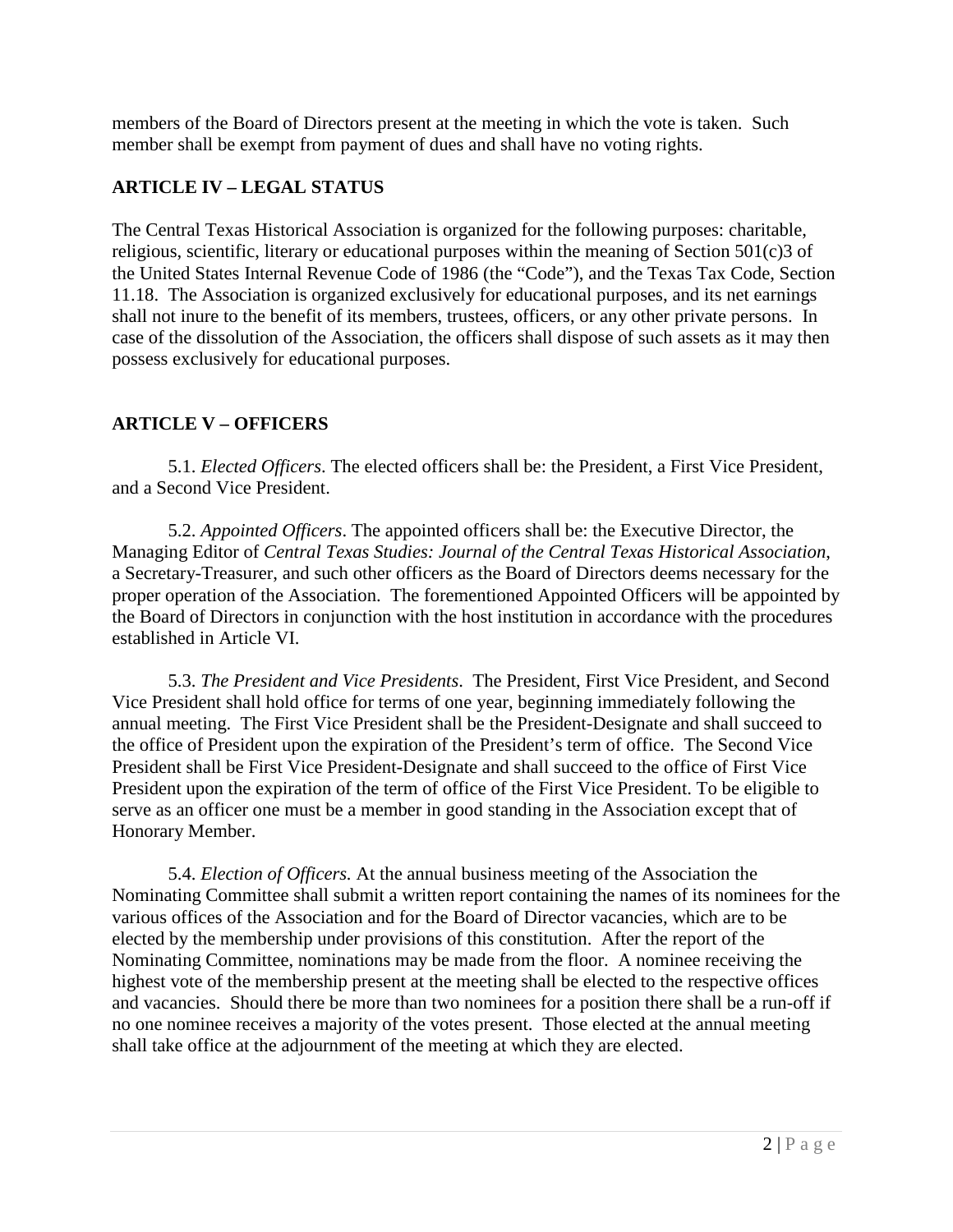#### 5.5. *Vacancies.*

- (a) Should the office of President for any reason become vacant, the First Vice President shall succeed to the office of President and serve as President for the remainder of the unexpired term, and shall also serve as President for the following one-year term for which he/she would have served had the vacancy not occurred.
- (b) Should the office of First Vice President for any reason become vacant, the Second Vice President shall succeed to the Office of First Vice President and serve as First Vice President for the remainder of the unexpired term, and shall also serve as First Vice President for the following one-year term for which he/she would have served had the vacancy not occurred.
- (c) Should the office of Second Vice President for any reason become vacant, the Nominating Committee will recommend a replacement to the Board of Directors, who, if approved by the Board, will serve in such capacity until the next annual meeting, at which time he/she will be included in the nominees to be voted upon at the annual business meeting. In the event the candidate recommended by the Nominating Committee is not accepted by the Board of Directors, then the Nominating Committee shall provide alternative recommendations to the Board for its consideration.

#### 5.6. *Duties of the President.*

- (a) The President shall serve as Chairman of and preside at all meetings of the Board of Directors.
- (b) The President shall appoint all standing and special committees of the Association, except for the Publication Committee. At least one member of each standing and special committee shall be a current member of the Board of Directors.
- (c) The President shall be an *ex-officio* member of all committees.

5.7. *Duties of the First Vice President.* In the event of the absence of the President, the First Vice President shall assume the duties of the President and perform such assignments and duties that may be assigned to him/her by the President or the Board of Directors.

5.8. *Duties of the Second Vice President.* The Second Vice President shall perform those assignments that may be made to him/her by the President or the Board of Directors.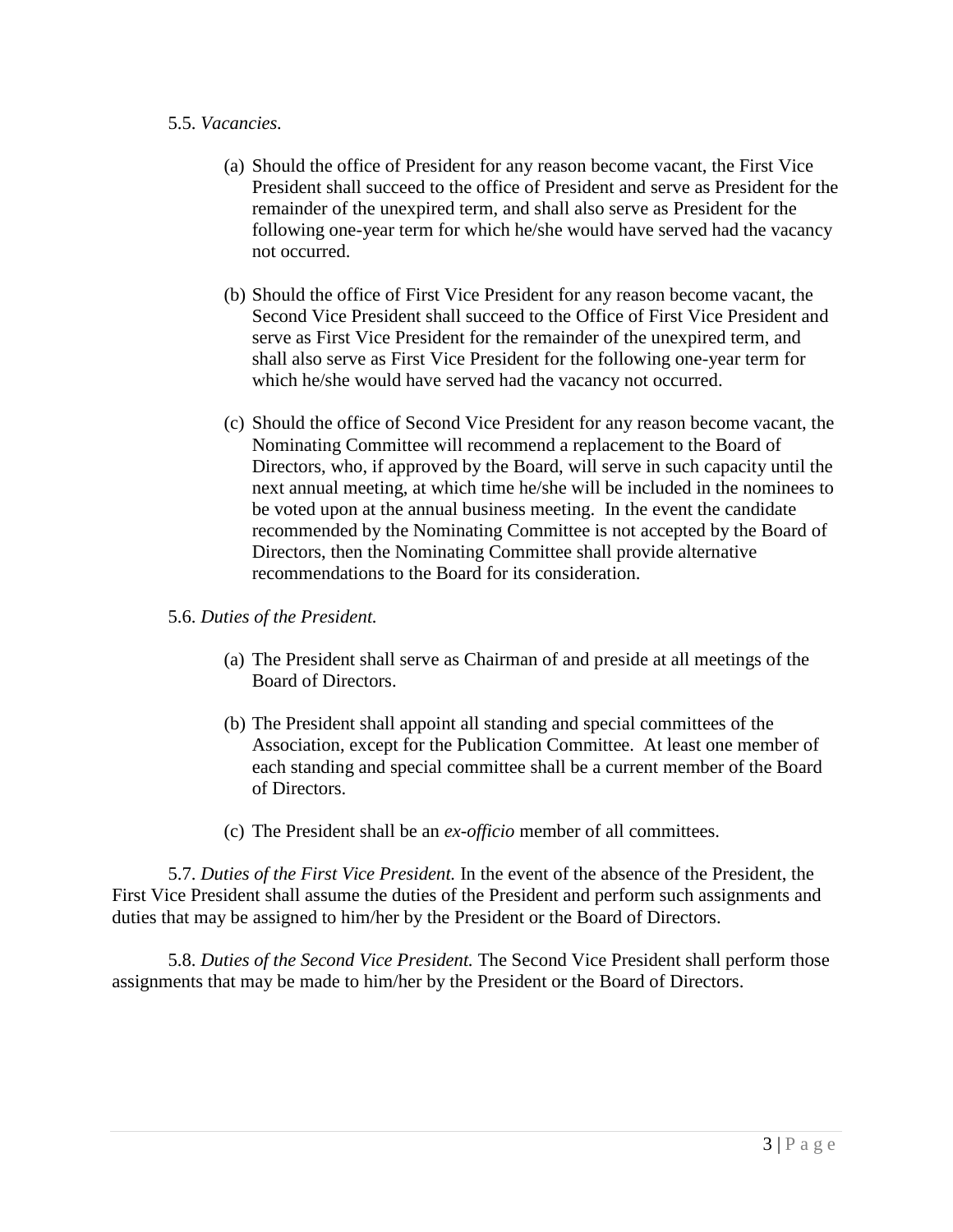#### **ARTICLE VI – BOARD OF DIRECTORS**

6.1. *Defined and Management.* The management of the affairs of the Association shall be vested in the Board of Directors, which shall consist of the President, the Vice Presidents, the two immediate past Presidents, and nine (9) elected members. The elected members of the Board of Directors shall serve for a term of three (3) years and no member of the Board of Directors shall serve more than six (6) years continuously unless his/her term has been extended by the fact that he/she has been elected an officer to the Association. In the event an elected member of the Board of Directors is elected an officer of the Association, that person shall continue on the Board in the capacity of an officer and a vacancy shall thereby be created in the membership of the Board, which vacancy shall remain vacant until the vacancy is filled by the Nominating Committee. The President may not appoint a member of the Board of Directors to the Nominating Committee in the year in which that member will be eligible for a second three (3) year term. A prior member of the Board of Directors is eligible for additional terms after one year from the last date of the service on the Board or as an officer of the Association.

6.2. *Relationship with Blinn College*. The Board of Directors shall enter into an agreement with Blinn College, the host institution of the Association, for necessary resources as stated in the document entitled "Memo of Understanding Concerning the Relationship Between Central Texas Historical Association and Its Host Institution Blinn College." The Board of Directors may name not more than one (1) representative from Blinn College as voting *ex-officio* member of the Board. This representative would be in addition to those members of the Board defined in Article VI. 6.1, even if the elected nine members are affiliated with Blinn College. The relationship defined here will remain in effect as long as Blinn College is the host institution of the Association.

6.3. *Powers of the Board of Directors*. The powers of the Board of Directors shall be:

- (a) The Board of Directors shall, in coordination with the officials of Blinn College, select an Executive Director and a Managing Editor of *Central Texas Studies: Journal of Central Texas Historical Association.* Both the Executive Director and the Managing Editor will be members of the faculty or staff of Blinn College. The same individual may hold both appointments.
- (b) The Board of Directors shall, in cooperation with officials of Blinn College and the Executive Director of the Association, appoint a Secretary-Treasurer. The Secretary-Treasurer will be a member of the staff of Blinn College.
- (c) Under circumstances not otherwise provided for in this constitution or the bylaws, the Board of Directors shall be empowered to fill vacancies in all offices of the Association, and the person so appointed shall serve until the succeeding annual meeting of the membership. In the case of the death or resignation of a member of the Board of Directors, the Nominating Committee shall make recommendations to the Board of Directors as to a replacement, subject to approval by the membership at the next annual business meeting. The replacement shall not count as part of a normal term unless the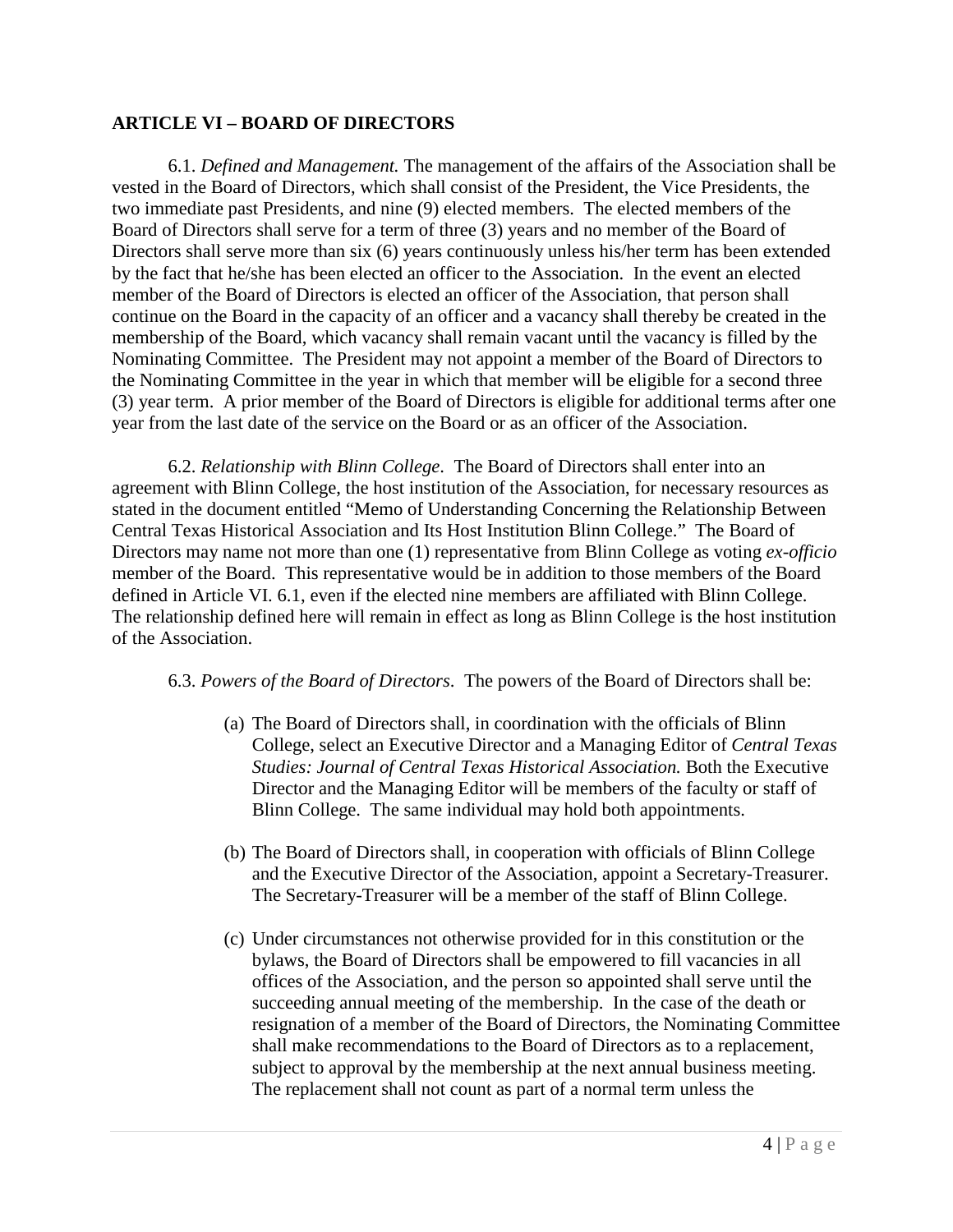replacement takes place during the first three (3) months of the former member's term.

- (d) The Board of Directors may create such additional offices or such standing and special committees as it may deem necessary and proper in carrying out the purpose and activities of the Association.
- (e) The Board of Directors shall direct and be responsible for the financial matters of the Association, including the control and investment of the assets of the Association, with power to purchase or sell securities or other property held or needed by the Association.
- (f) The Board of Directors shall be the final authority on all matters of personnel, including salaries, as may be recommended to the Board of Directors by the Executive Director.
- (g) The Board of Directors at any regular meeting or called meeting, with two weeks prior written notice to the members of the Board, have the power to create or discontinue various levels of membership as it may deem in the best interest of the Association and establish or amend the amount of the dues applicable to each membership classification. The Board of Directors shall determine the rules and procedures by which members shall be dropped from the membership rolls.
- (h) The nine (9) elected members of the Board of Directors shall be elected by the members at the annual meeting of the Association on a staggered basis. The Board of Directors shall determine the order in which the staggered elections are to be determined.
- (i) The powers of the Association shall be exercised by or under the authority of, and the business and affairs of the Association shall be managed under the direction of the Board of Directors, subject to any limitation imposed by statute, the articles of incorporation or the Association Bylaws as to action which requires authorization or approval by the membership.
- (j) The Board of Directors may fill a vacancy on the Board by the affirmative vote of the majority of the remaining members of the Board, regardless of whether that majority is less than a quorum. The member of the Board elected in this manner shall serve for the remaining unexpired term of the former Board member whose resignation, removal or death resulted in the vacancy. A vacancy in the Board occurring because of an increase in the number of members of the Board shall be filled only by election of the members of the Association at the next annual meeting of the Association or at a special meeting of members of the Association called for that purpose.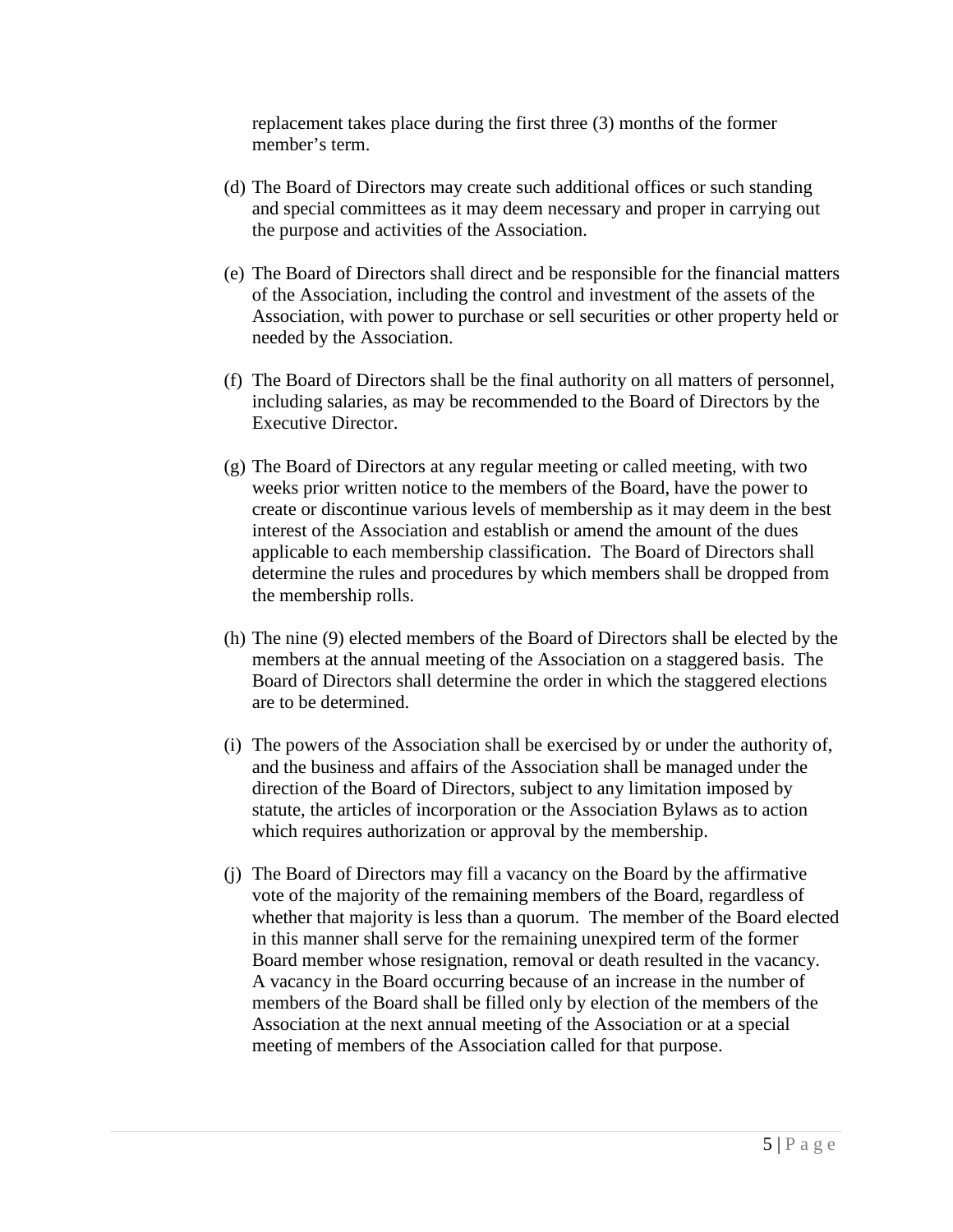6.3. *Liability of Members of the Board of Directors*. A member of the Board of Directors shall discharge his/her duties, including duties as a Committee member, in good faith, with ordinary care, and in a manner the member reasonably believes to be in the best interest of the Association. A member of the Board of Directors is not liable to the Association, another member of the Association, or any other person for an action taken or not taken as a member of the Board if such member acts in compliance with this section. A person seeking to establish the liability of a member of the Board must prove that the Board member did not act: (1) in good faith; (2) with ordinary care; and (3) in a manner the member of the Board reasonably believed to be in the best interest of the Association. A member of the board is not considered to have the duties of a trustee of a trust with respect to the Association or with respect to any property held or administered by the Association, including property subject to restrictions imposed by the donor or transferor of such property.

6.4. *Designation of a Board Member as a Lifetime Honorary Member of the Board*. The Board of Directors by a two-thirds (2/3) vote of the Board may designate a former member of the Board as a Lifetime Honorary Member of the Board in recognition and appreciation of outstanding contribution to the Board and the Association, but such individual shall not have the right to vote on any matter before the Board.

6.5. *Removal of a Member of the Board of Directors from Office.* A member of the Board of Directors may be removed from office with or without cause upon a two-thirds vote of the other members of the Board. If a Board member is removed, the President will notify the member of the action taken by the Board.

6.6. *Resignation of a Member of the Board of Directors*. A member of the Board of Directors may resign at any time by providing written notice to the President and Executive Director, and such resignation shall be effective on the date provided in such written notice.

### 6.7. *Financial Matters and Duties*. The Board of Directors may:

- (a) Contract with an advisor who is an investment counsellor or a trust company, bank, investment advisor, or investment manager.
- (b) Confer on that advisor the authority to:
	- 1) Purchase or otherwise acquire a stock, bond, security, or other investments on behalf of the Association.
	- 2) Sell, transfer, or otherwise dispose of an asset or property of the Association at a time and for a consideration the advisor considers appropriate.
- (c) Confer on an advisor described by Subsections (a) and (b) of this Section 6.7 other powers regarding the Association's investments as the Board considers appropriate; and authorize the advisor to hold title to an asset or property of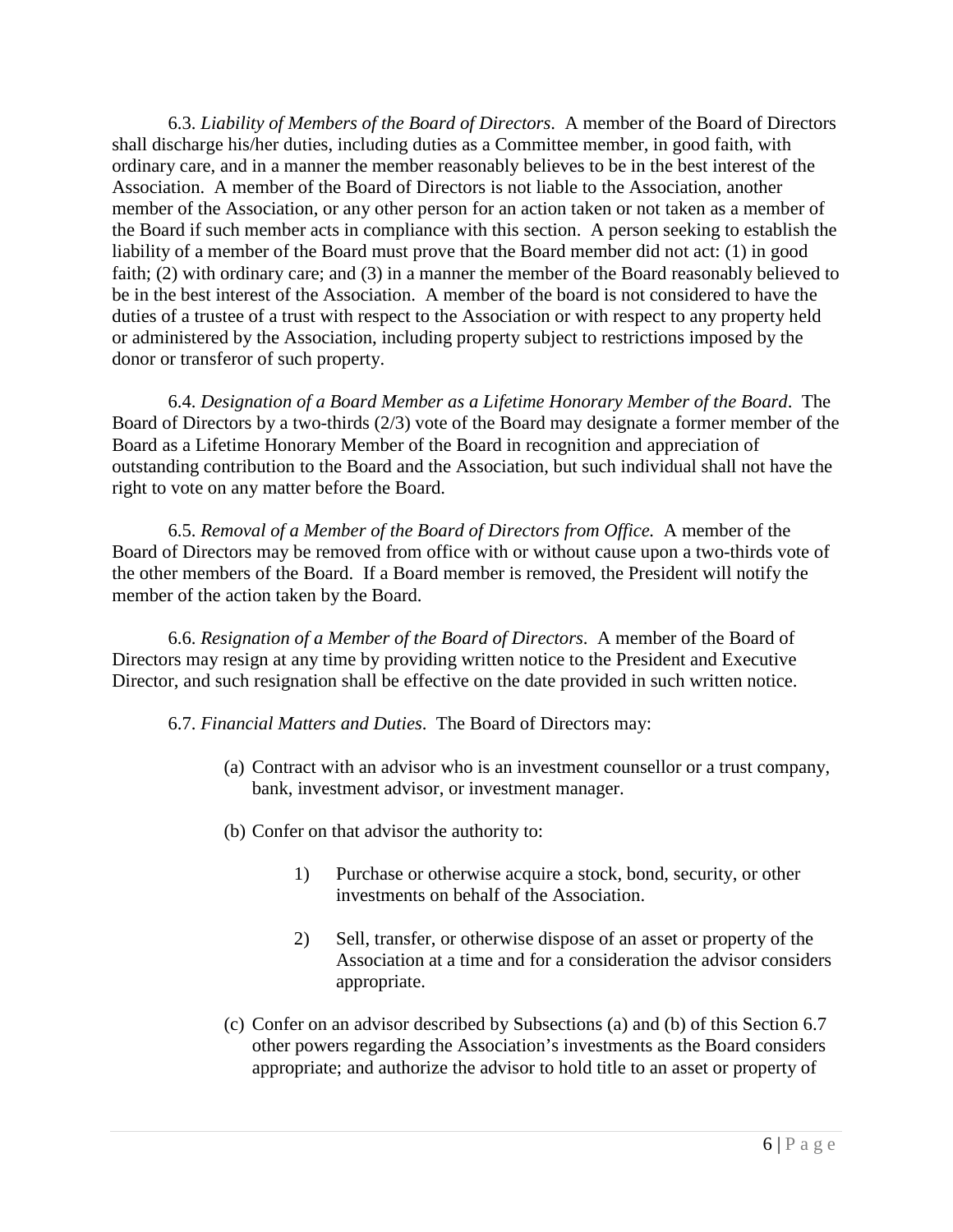the Association, in the advisor's own name or in the names of a nominee, for the benefit of the Association.

(d) The Board of Directors is not liable for an action taken by an advisor under this Section 6.7 if the Board acts in good faith and with ordinary care in selecting the advisor. The Board may remove or replace the advisor, with or without cause, if the Board considers that action appropriate or necessary.

6.8. *Conflict of Interest Policy*. The purpose of the conflict of interest policy is to protect this tax-exempt organization's (Organization) interest when it is contemplating entering into a transaction or arrangement that might benefit the private interest of an officer or director of the Organization or might result in a possible excess benefit transaction. This policy is intended to supplement but not replace any applicable state and federal laws governing conflict of interest applicable to nonprofit and charitable organizations.

- (a) Definitions:
	- 1) Interested Person Any director, principal officer, or member of a committee with governing board delegated powers, who has a direct or indirect financial interest, as defined below, is an interested person.
	- 2) Financial Interest A person has a financial interest if the person has, directly or indirectly, through business, investment, or family:
		- a. An ownership or investment interest in any entity with which the Organization has a transaction or arrangement,
		- b. A compensation arrangement with the Organization or with any entity or individual with which the Organization has a transaction or arrangement, or
		- c. A potential ownership or investment interest in, or compensation arrangement with, any entity or individual with which the Organization is negotiating a transaction or arrangement. Compensation includes direct and indirect remuneration as well as gifts or favors that are not insubstantial. A financial interest is not necessarily a conflict of interest. Under Article III, Section 2, a person who has a financial interest may have a conflict of interest only if the appropriate governing board or committee decides that a conflict of interest exists.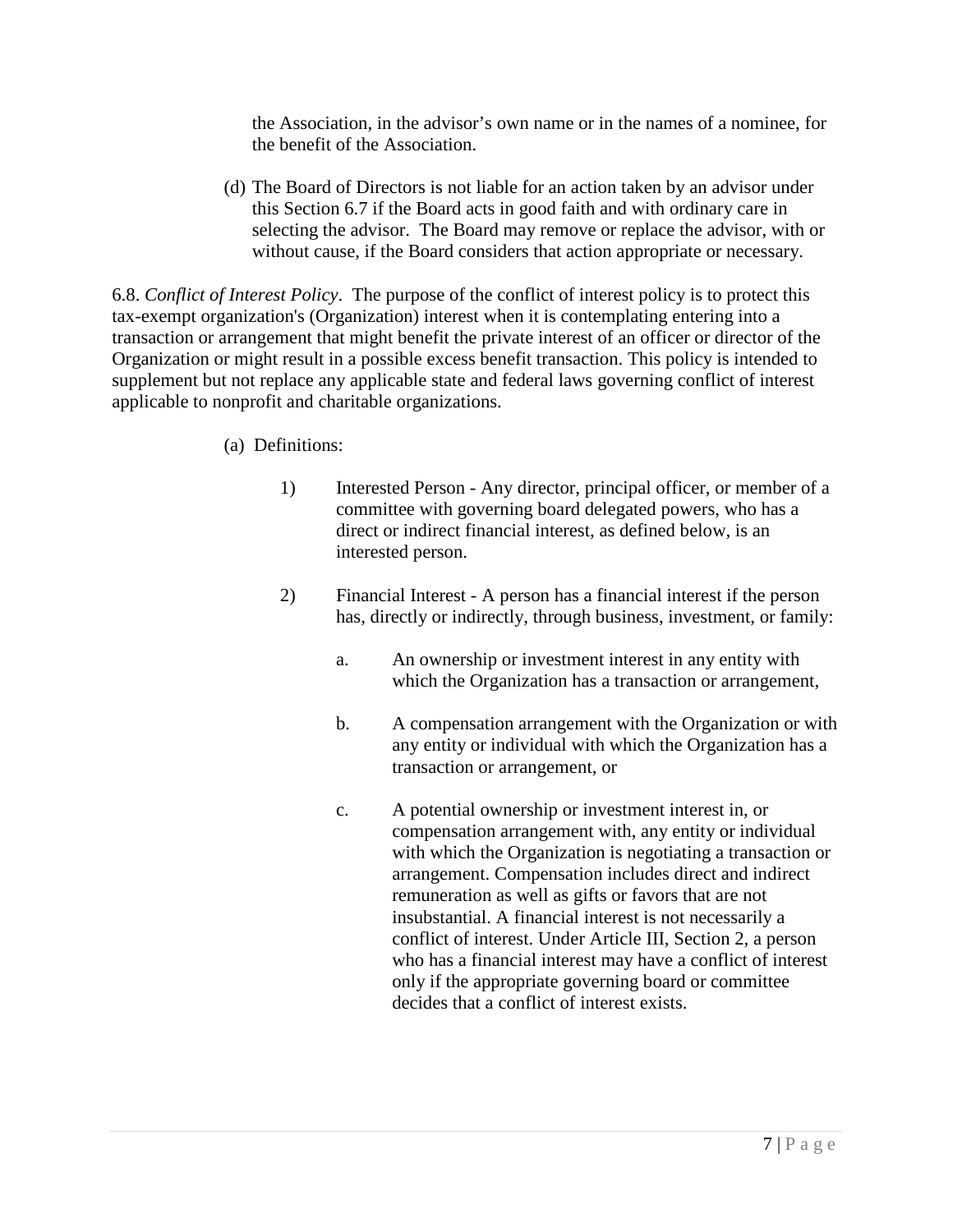- (b) Procedures:
	- 1) Duty to Disclose In connection with any actual or possible conflict of interest, an interested person must disclose the existence of the financial interest and be given the opportunity to disclose all material facts to the directors and members of committees with governing board delegated powers considering the proposed transaction or arrangement.
	- 2) Determining Whether a Conflict of Interest Exists After disclosure of the financial interest and all material facts, and after any discussion with the interested person, he/she shall leave the governing board or committee meeting while the determination of a conflict of interest is discussed and voted upon. The remaining board or committee members shall decide if a conflict of interest exists.
- (c) Procedures for Addressing the Conflict of Interest
	- 1) An interested person may make a presentation at the governing board or committee meeting, but after the presentation, he/she shall leave the meeting during the discussion of, and the vote on, the transaction or arrangement involving the possible conflict of interest.
	- 2) The chairperson of the governing board or committee shall, if appropriate, appoint a disinterested person or committee to investigate alternatives to the proposed transaction or arrangement.
	- 3) After exercising due diligence, the governing board or committee shall determine whether the Organization can obtain with reasonable efforts a more advantageous transaction or arrangement from a person or entity that would not give rise to a conflict of interest.
	- 4) If a more advantageous transaction or arrangement is not reasonably possible under circumstances not producing a conflict of interest, the governing board or committee shall determine by a majority vote of the disinterested directors whether the transaction or arrangement is in the Organization's best interest, for its own benefit, and whether it is fair and reasonable. In conformity with the above determination it shall make its decision as to whether to enter into the transaction or arrangement.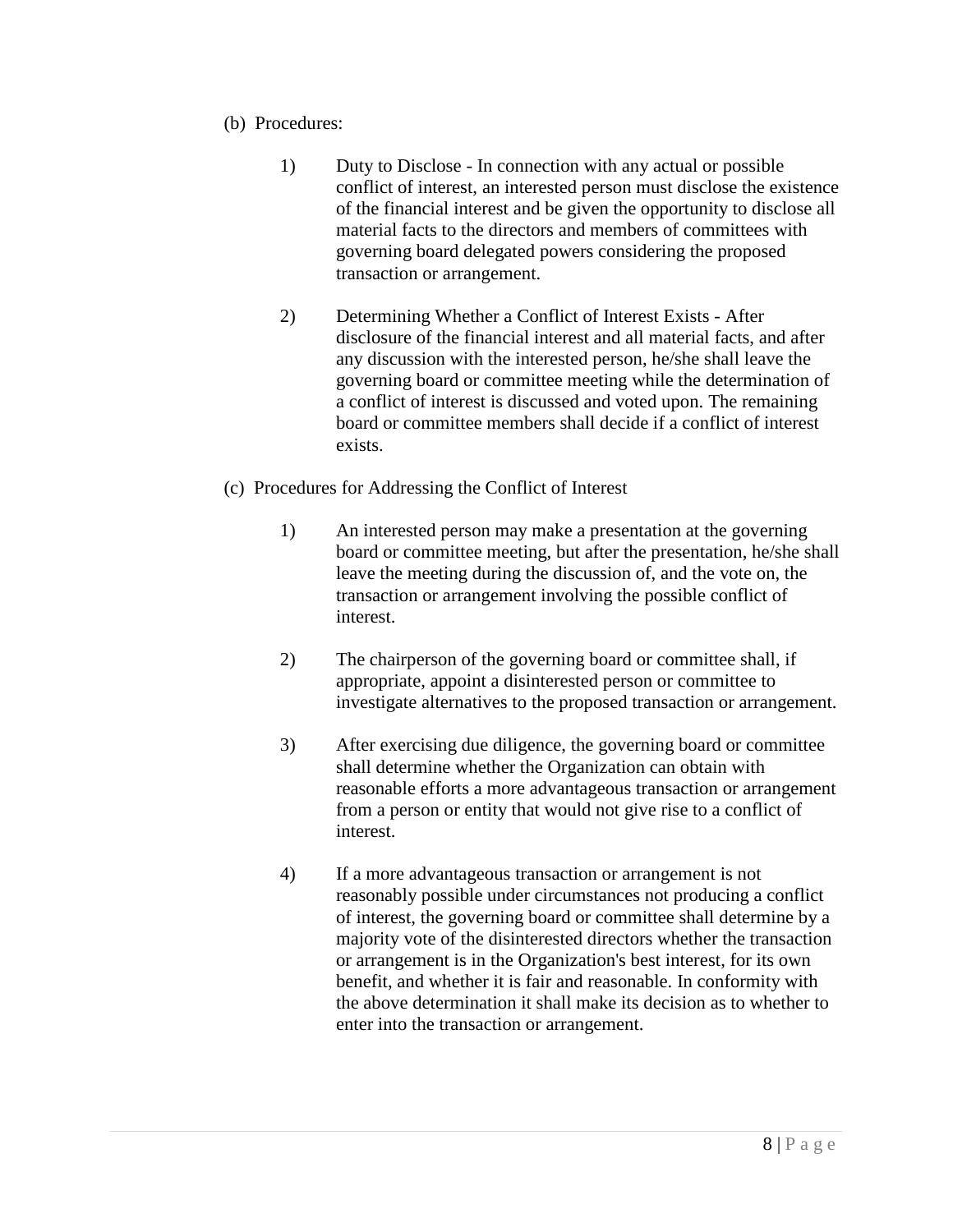6.9. *Annual Meeting of Board of Directors.* The annual meeting of the Board of Directors shall be held on the 1st Thursday during the month of February, at which they shall elect officers and transact such other business as shall come before the meeting. The time and place of the annual meeting of the Board of Directors may be changed by resolution of the Board of Directors. Failure to hold the annual meeting at the designated time shall not work a dissolution of the Corporation. In the event the Board of Directors fails to call the annual meeting at the designated time, any Director may make demand that such meeting be held within a reasonable time, such demand to be made in writing by registered mail directed to any officer of the Corporation. If the annual meeting of the Board of Directors is not called within sixty (60) days following such demand, any Director may compel the holding of such annual meeting by legal action directed against the Board of Directors, and all of the extraordinary writs of common law and of courts of equity shall be available to such Director to compel the holding of such annual meeting.

## **ARTICLE VII – EXECUTIVE DIRECTOR**

7.1. *Defined.* The Executive Director shall be appointed by the Board of Directors in conjunction with the Officials of Blinn College and shall be responsible for all operations of the Association, subject to the policies set by the Board of Directors. The Executive Director shall be directly responsible to and report to the Board of Directors. The Executive Director shall also share his/her annual report with the Dean of the Social Science Division of Blinn College. The Executive Director shall be a non-voting, *ex-officio* member of the Board of Directors and all of the Association's Standing Committees.

7.2 *Duties of the Executive Director*. The duties of the Executive Director shall include:

- (a) Responsibility for all association personnel;
- (b) Development and oversight of the annual budget of the association;
- (c) Supervision of all association fundraising activities;
- (d) Oversight of publicity for association activities and programs;
- (e) Representing the association at public and governmental functions as needed;

7.3. *Oversight of Special Projects*. In addition, the Executive Director shall carry out special projects as assigned by the President or by vote of the Board of Directors.

7.4. *Other Essential Duties*. The Executive Director, in conjunction with the Secretary-Treasurer, and President shall conduct the correspondence of the Association, maintaining a permanent record of all such correspondence. The Executive Director shall notify members of their appointments to committees or election to office, and shall make a report of the work of the Association to each meeting of the Board of Directors which, when approved by the Board of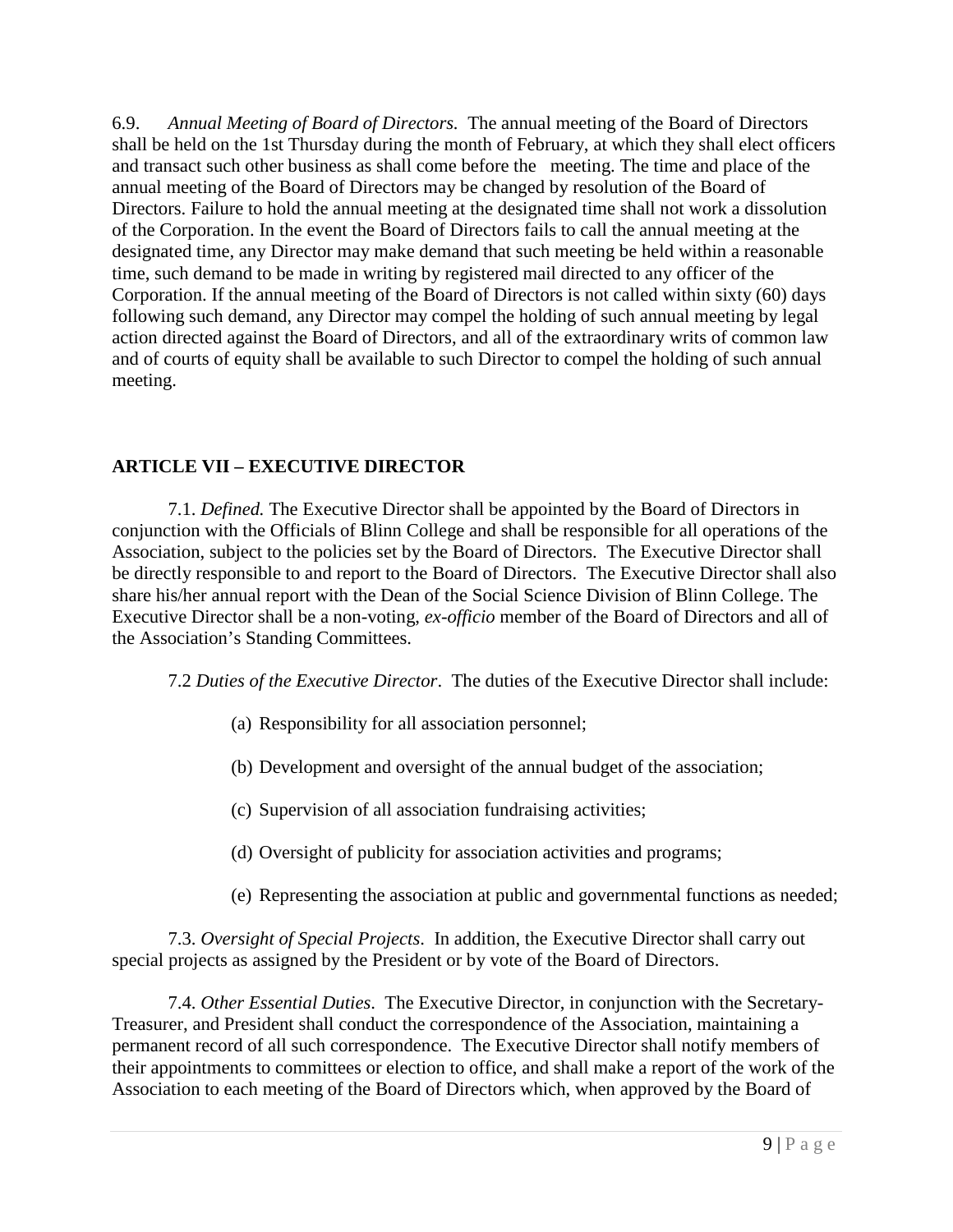Directors, shall be preserved by the Executive Director in permanent form. The approved Executive Director's report shall be made available to the Association membership following the annual meeting of the Board of Directors. The Executive Director shall be custodian of the seal of the Association, shall keep a full and correct roll of the membership of the Association, give notice of all meetings, regular and special; shall oversee the collection of dues of members, and receive all subscriptions and donations of money and/or other property, maintaining a full, permanent record of same.

7.5. *Appointment and Relationship with Community Liaison.* The Executive Director, at his/her discretion, can appoint a Community Liaison, who will assist the Executive Director in reaching out to community organizations, including but not limited to historical commissions, historical societies, historical museums, and historical archives in the greater Central Texas region. The Community Liaison will report directly to the Executive Director and will aid in the development and implementation of various programs sponsored by the Association. The Community Liaison will serve as a non-voting, *ex-officio* member of the Board of Directors and Executive Committee of the Board of Directors.

# **ARTICLE VIII – MANAGING EDITOR**

8.1. *Duties and Responsibilities.* The Managing Editor shall be a non-voting, ex-officio member of the Board of Directors and shall be responsible for the publications of the Association and for their distribution to the membership and to the general public.

8.2. *Appointment of and Relationship to the Editorial Board*. There shall be an Editorial Board of no less than seven (7) members to be elected by the Board of Directors upon the recommendation of the Managing Editor. The Managing Editor will appoint one of the members of the Editorial Board as the Book Review Editor. The Editorial Board shall advise the Managing Editor on the selection of items for publication. The Editorial Board shall advise the Board of Directors on broad publications at each meeting of the Board of Directors, which, when approved by the members of the Board of Directors, shall be preserved by the Managing Editor on permanent form. The Managing Editor will serve as the Chair of the Editorial Board.

8.3. *Qualifications*. The Managing Editor must be a member of the academic community.

8.4. *Editor of Association Journal*. The Managing Editor shall be the Editor of *Central Texas Studies: Journal of the Central Texas Historical Association* and shall work with the Board of Directors and the Editorial Board in overseeing the publication of *Central Texas Studies: Journal of the Central Texas Historical Association* as needed. In this capacity, the Managing Editor shall be responsible for seeing that the material published in the *Central Texas Studies: Journal of the Central Texas Historical Association*, including the Book Reviews section, and all other sections of the Association's journal shall have bearing upon the history of Central Texas.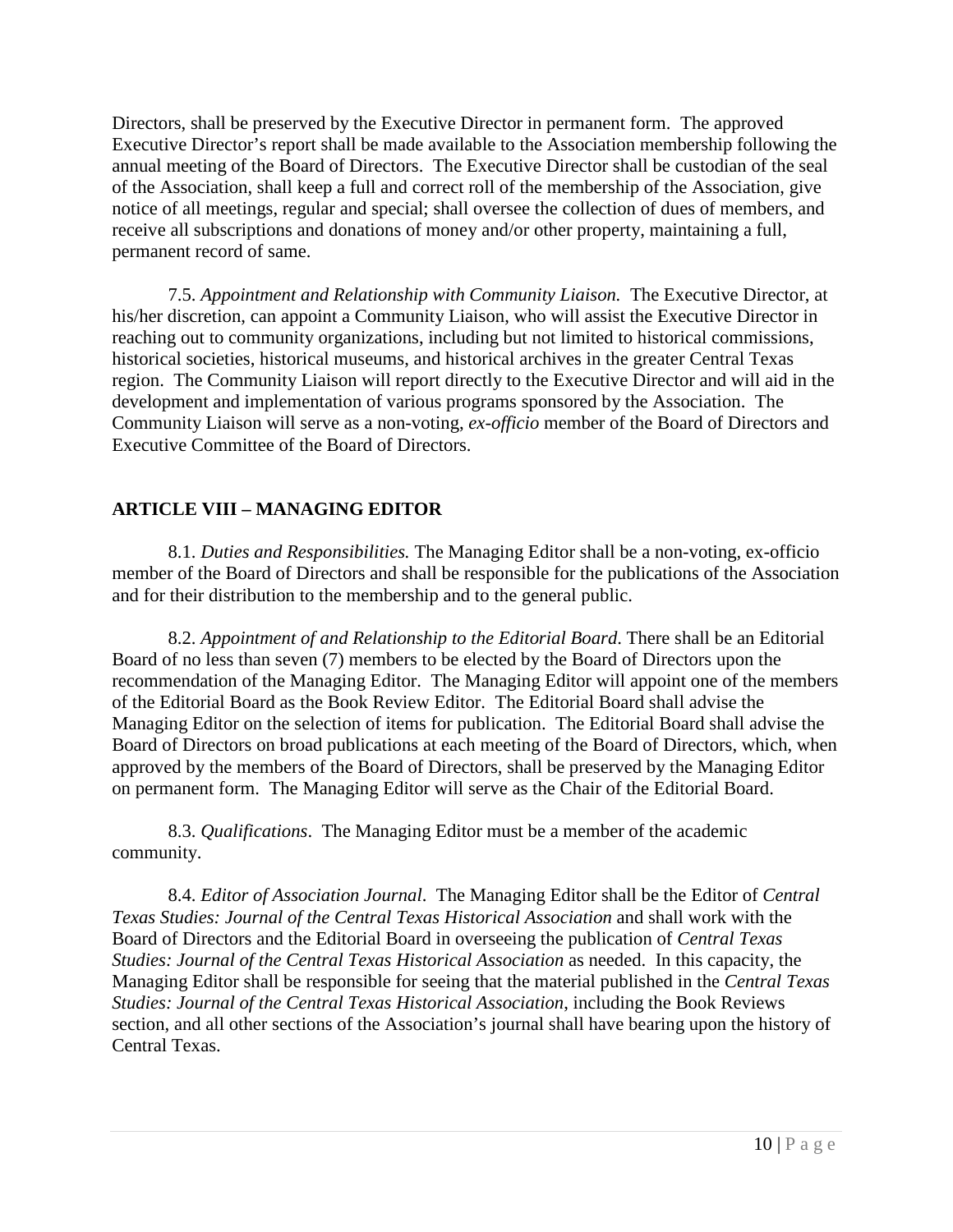8.5. *Conflict with Executive Director*. In the event of disagreement between the Managing Editor and the Executive Director of the Association, the President of the Association shall serve as arbiter. The decision of the President may be appealed to the full Board of Directors, the decision of which shall be final.

### **ARTICLE IX – SECRETARY-TREASURER**

9.1. *Duties of the Secretary-Treasurer*. The Secretary-Treasurer shall keep full and correct minutes of all meetings of the Association and of the Board of Directors, submitting the same for approval of the respective bodies, and shall call to the attention of the Association and the Board of Directors all matters of general interest; shall be custodian of all moneys and property of the Association, giving sufficient bond therefore when required, and shall keep a full record thereof in permanent form; shall pay all routine bills of the Association, preserving vouchers and receipts therefore; extraordinary expenditures must have prior approval of the Board of Directors before commitment and payment; and shall, at each meeting of the Board of Directors, present a detailed report of all receipts and expenditures, with proper vouchers, and a report of all funds and property belonging to the Association.

## **ARTICLE X – MEETINGS OF THE MEMBERSHIP**

10.1. *Annual Meeting*. The Association shall hold one regular annual meeting. The Board of Directors may call special meetings, or cancel any meeting, if extraordinary circumstances warrant. The inaugural meeting of the Association will be held in Brenham, Texas. Thereafter, the annual meeting shall be held at different locations in Central Texas as may be determined by the Association and approved by the Board of Directors. The objective of rotating the Annual Meeting to different locations is to honor all sections of Central Texas, especially those locations of special historical significance and interest to Central Texas history. Each regular annual meeting must include a business meeting, to which the Board of Directors will report its actions, and officers and members of the Board of Directors shall be elected. Members in attendance at the business meeting will vote on all matters requiring the consent of the membership as defined in the Association's Bylaws and Constitution and Standing Orders.

10.2 *Special Meetings.* Special meetings of the membership may be called only upon an affirmation vote of eight members of the Board of Directors. The Secretary-Treasurer of the Association shall notify the members in writing of the date, place, and purpose of the special meeting, all as determined by the Board of Directors. Such notices shall be sent to the membership by depositing said notice with the United States Post Office at least two weeks prior to the date of the said meeting.

10.3 *Record Dates.* The record date for determining the members of the Association entitled to: (1) receive notice of the annual meeting of members, shall be those persons who are considered members on December 1, of the preceding year; (2) eligibility to vote at an annual meeting of the members shall be those members who are in good standing as of 12 a.m. on the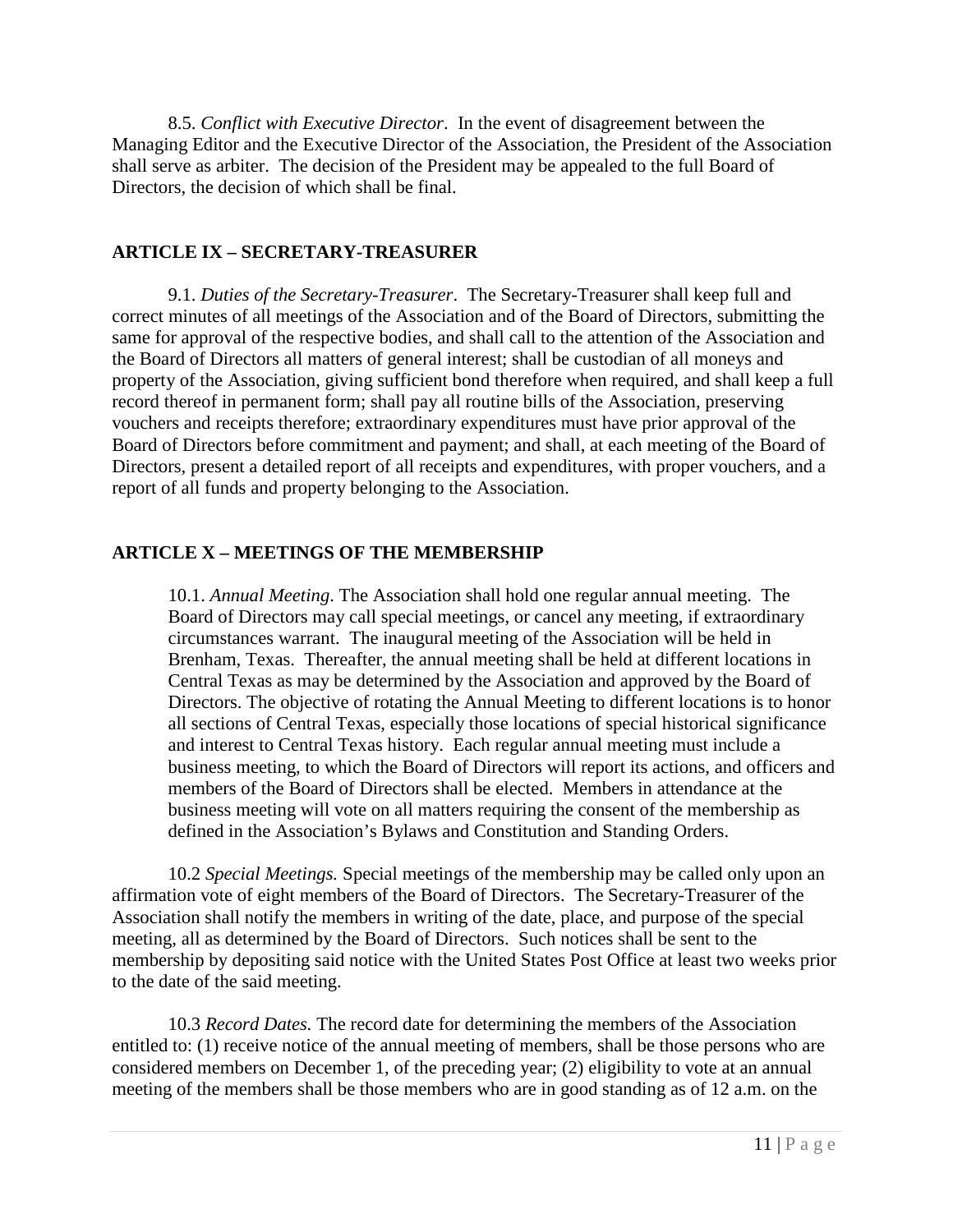day of the annual meeting. The respective record dates for special meetings shall be determined by the Board of Directors in the resolution calling for the special meeting.

# **ARTICLE XI – PUBLICATIONS**

The Association shall from time to time undertake such publications as may be recommended by the Managing Editor and the Editorial Board and approved by the Board of Directors. The principal publication of the Central Texas Historical Association shall be *Central Texas Studies: Journal of the Central Texas Historical Association*, and it shall have precedence over all other publications of the Association.

# **ARTICLE XII – AMENDMENTS**

The Board of Directors, two-thirds (2/3) of those voting at an annual business meeting, or 25% of members, who are in good standing with the Association (see Article II), in a signed petition, may propose amendments to this constitution and the standing orders. The Board of Directors must submit such proposed amendments to the next annual business meeting for discussion, refinement of language, or revisions. The proposed amendments must be approved by two-thirds (2/3) vote of the members of all dues-paying classification present and voting at any annual meeting, provided that the notice of the substance of the proposed amendment shall be included or inserted in the announcement of the annual meeting of the Association. The Secretary-Treasurer shall count the ballots.

# **ARTICLE XIII – RATIFICATION**

This constitution, upon approval by the Board of Directors, shall be submitted to the membership The proposed amendments must be approved by two-thirds (2/3) vote of the members of all dues-paying classification present and voting at the inaugural annual meeting of the Association, and upon certification by the Secretary-Treasurer of such approval, by two-thirds of those voting, shall go into effect immediately.

# **ARTICLE XIV – FELLOW**

A person of any classification of membership who has demonstrated through distinguished published works, or other exemplary scholarly activity, a special aptitude for historical investigation relating to Central Texas may be elected by the Board of Directors a "Fellow of the Central Texas Historical Association." Their election shall be announced at the first annual meeting of the Association after their election. In any given year the number of Fellows elected, if any, shall be within the sole discretion of the Board of Directors; however, at no time shall there be more than three persons elected as Fellows of the Association each year.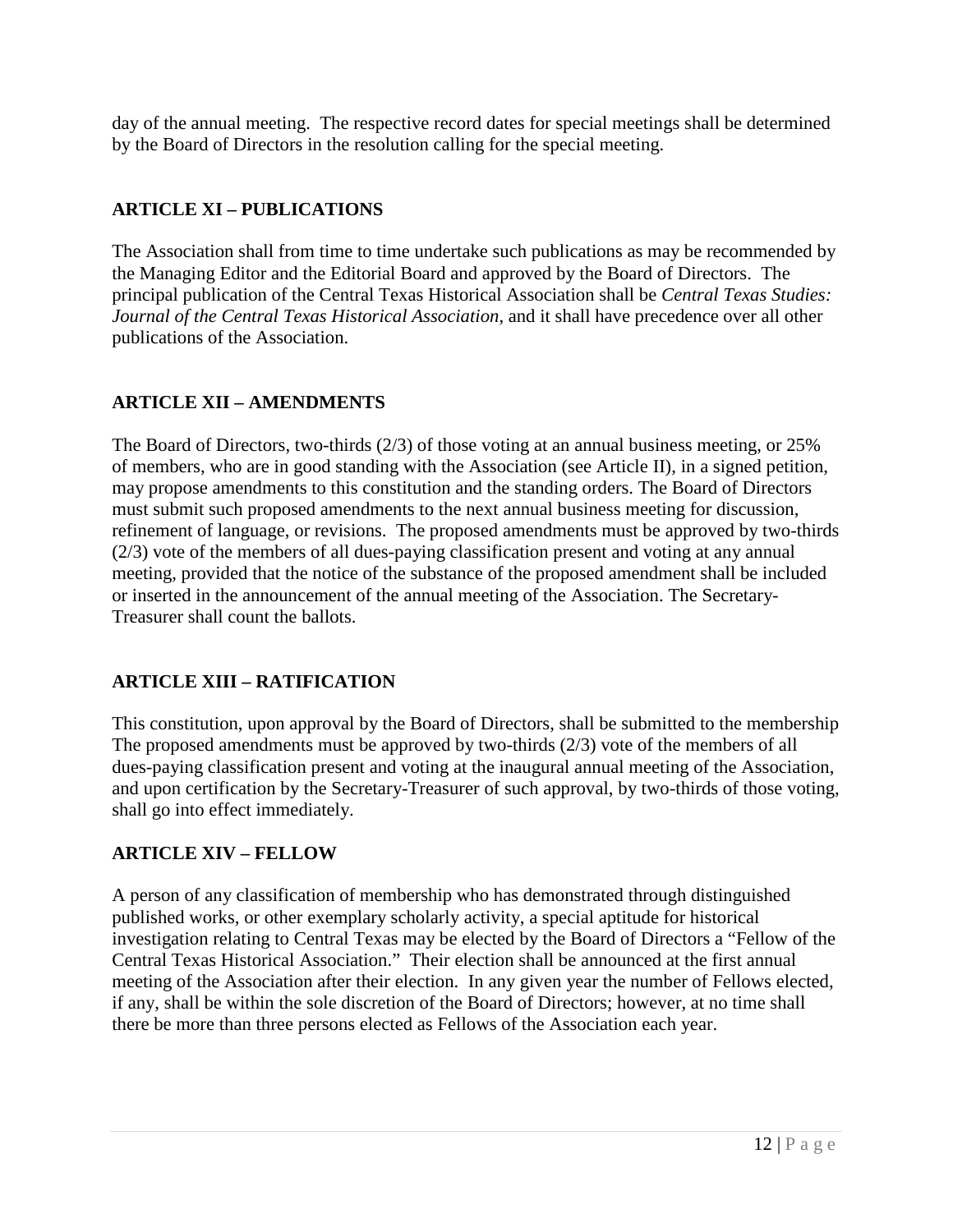#### **STANDING ORDERS**

### **STANDING ORDER I – COMMITTEES**

- 1.1. Standing committees of the Association shall be as follow:
	- (a) *Membership Committee*. The number serving on the Membership Committee shall be determined by the President and shall be appointed by the President. This committee shall have the responsibility of seeking and obtaining new members of the Association as well as the renewal of existing membership, for the various categories of membership as may exist from time to time, and of making recommendations to the Board of Directors with respect to the creating of classifications of membership and the level of dues to be assessed by the Association.
	- (b) *Nominating Committee.* Prior to the adjournment of the annual business meeting the incoming President elected to serve during the ensuing year shall name his appointees to the Nominating Committee. This committee shall be composed of a Chairperson, who shall be the immediate past President of the Association, and four (4) other members, two (2) serving as current members of the Board of Directors and two (2) from the general membership. This committee shall recommend to the Association membership at least one nominee for each of the offices of President, First Vice President, and Second Vice President, and outgoing members of the Board of Directors. The election of the officers and Board of Directors shall be voted upon at the business session of the annual meeting of the ensuing year. The announcement of the names of this committee prior to the adjournment of the annual meeting will give the members of the Association an opportunity to suggest nominees to the committee during the year prior to the annual meeting of the ensuing year. The committee's report shall be delivered to the President not later than five days before the next ensuing annual meeting, with a copy to the Board of Directors. The Chairman or a member of the committee designated by the Chairman shall present the committee's report at the annual meeting upon the call of the President.
	- (c) *The Finance and Audit Committee*. The members of the Finance and Audit Committee shall be appointed by the President of the Association. The committee shall be composed of three (3) members, and will serve a staggered three-year term. One (1) of the members must be a member of the Board of Directors. One (1) member should have financial expertise, such as working knowledge of accounting, auditing, and financial statements. The president will select one new committee member each year to replace the member who is rotating off the committee. The senior committee member is the chair of the committee. This committee shall review periodically the financial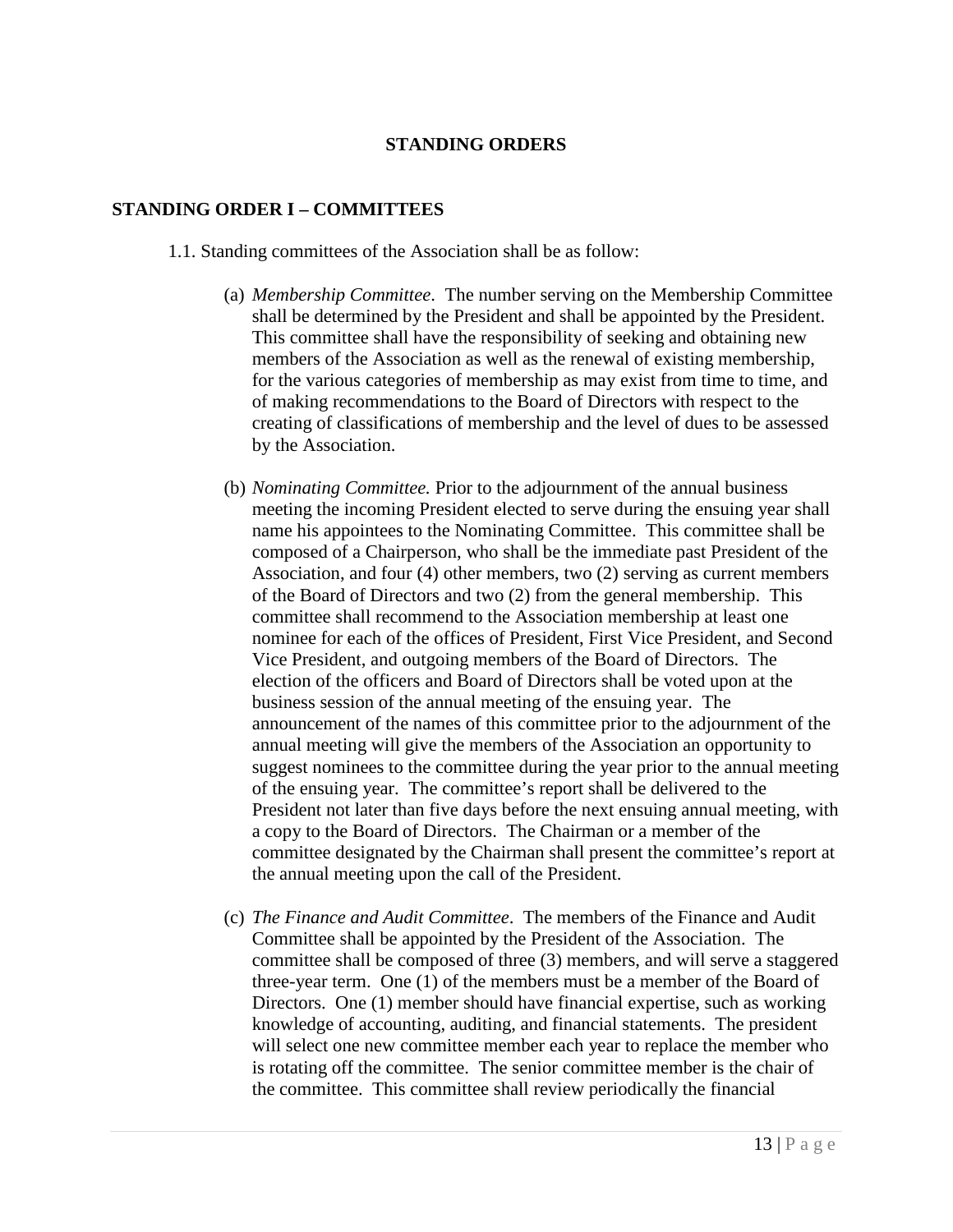operations of the Association, including investments, and make recommendations to the Board of Directors as it may deem appropriate. The committee shall meet at least once each year and shall have the authority to: (a) recommend the selection of external auditors for the approval of the Board of Directors and the terms and conditions for retaining outside auditors; (b) establish or propose policies regarding services provided by the Association's external auditors and other aspects of the relationship between the auditor and the Association; (c) review annual audited financial statements, the management letter submitted by the auditors, and staff's response to the management letter, and discuss the staff's response with the staff and auditors and report the committee's comments and recommendations to the Board of Directors; and (d) carry out any other activities relating to financial reporting, financial risks and controls, external auditors, internal accounting, and related matters as may be directed by the Board of Directors.

- (d) *Education Committee*. The Education Committee shall be appointed by the President. Its purpose is to propose and help plan the Association's education programs, especially those involving local historical commissions and societies, museums, and archives. The committee will report all proposals and activities to the Executive Director and the Board of Directors for approval. The activities and proposed programs by this committee do not include the annual symposium or the annual meeting of the association, although the Board of Directors may ask this committee to aid in the planning of said events. The number of the members of this committee will be no more than seven (7), and no fewer than four (4). The President will select one member of the committee to serve as chair of the committee.
- (e) *Governance Committee*. The Governance Committee shall be appointed by the President. The committee shall be composed of three (3) members, and will serve a staggered three-year term. The president will select one new committee member each year to replace the member who is rotating off the committee. The senior member of the committee will be the chair. The purpose of this committee is to assist the Board of Directors by implementing best practices in corporate governance, monitoring federal and state legislation focused on nonprofit organizations, providing continuing education to the Board of Directors on acceptable governance principles and practices, and orienting new members of the Board of Directors on the culture and traditions of the organization, expectations of service, and fiduciary responsibilities.
- (f) *Awards Committee*. The Awards Committee will be appointed by the President. The Awards Committee shall be composed of five (5) members. The President will select the chair of the committee. The Awards Committee will submit proposals for the creation of awards and guidelines for the issuance of said awards to the Board of Directors for approval. All awards and Honorary Recognition bestowed established in the name of the Central Texas Historical Association must be approved by the Board of Directors.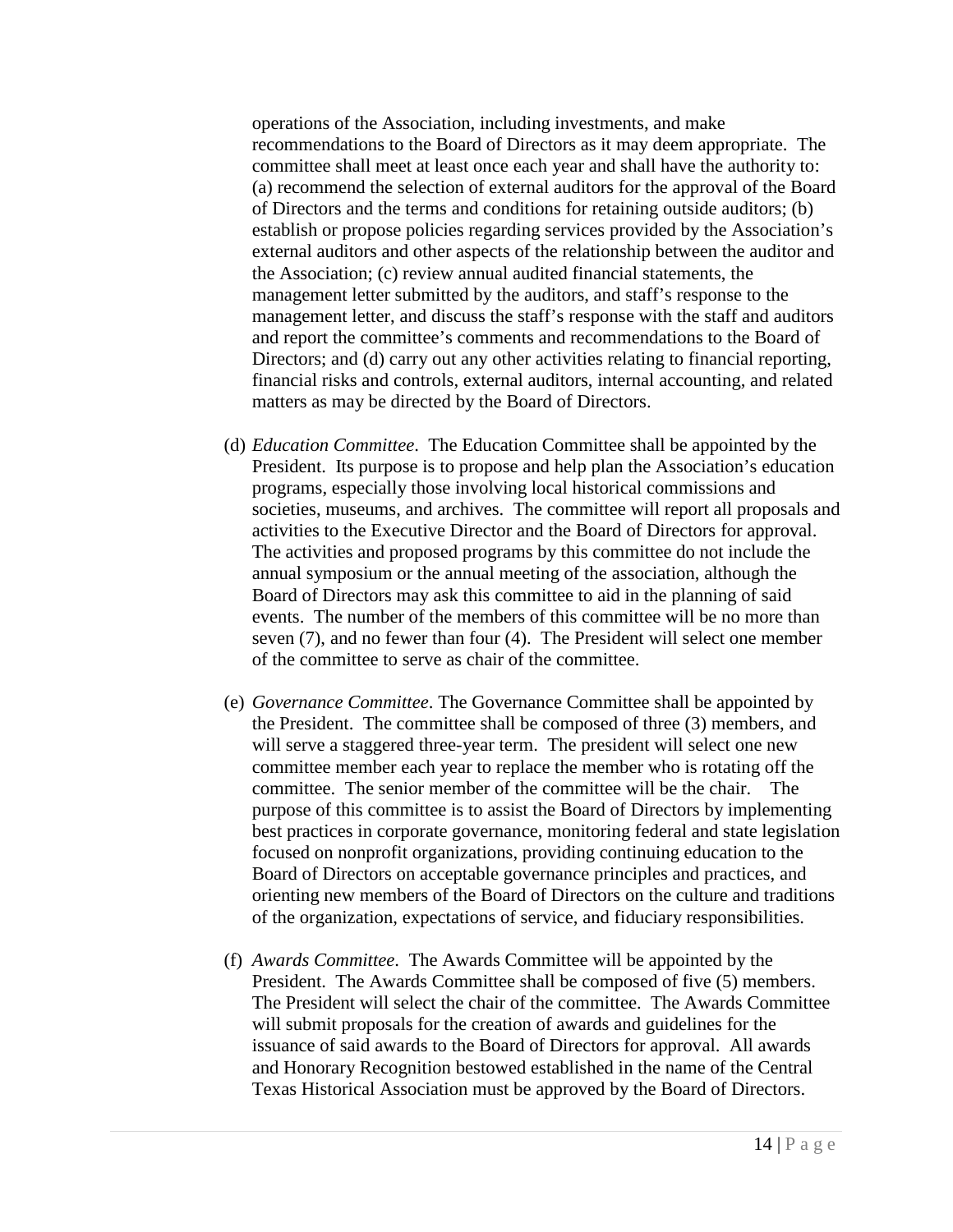The creation of awards and honorary recognitions should be done in the spirit of the purpose of the Association. All awards and honorary recognitions should be created in order to recognize the contributions of individuals and organizations who promote the study of Central Texas history through scholarly endeavors. Once an award or honorary recognition has met the approval of the Board, the Awards Committee shall receive and review nominations and recommend candidates for said awards. The Awards Committee will make a report to the President and the Board of Directors which identifies the committee's selection of finalists for each award given by the Association.

(g) *Terms of Appointment*. Unless otherwise noted in the Constitution, all appointees to committees and special committees shall serve for a term of one year; however, members of committees are eligible to be reappointed.

1.2. Special committees may be constituted as may be deemed necessary and proper by the President or by the Board of Directors.

1.3. Unless specified in a resolution of the Board of Directors, standing and special committees do not have the authority to make decisions affecting the management of the Association, but instead shall make recommendations to the Board of Directors or the Executive Committee with respect to any matter affecting the management of the Association. In situations where it is uncertain whether a decision affects the management of the Association, the President shall resolve the question.

1.4. The chairperson of each standing and special committee or the Executive Director shall be responsible for notifying each member of such committee meeting in the same manner and form as meeting notifications for Board of Directors meetings. A committee decision or recommendation can be made by the committee without regard to the number of committee members present at a meeting as long as all members are sent advance notice of the proposed decision or recommendation and an opportunity to comment, and at least three committee members consent to the decision or recommendation, either in person or by electronic means (email) sent to the chairperson of the committee contemporaneously with the meeting. In lieu of a meeting, a committee decision or recommendation may be made if a written consent, stating the decision or recommendation, is signed by a majority of the committee members, the consent includes the date of his/her signature, and prompt notice of the taking of such action without a meeting by less than unanimous written consent shall be given to each committee member who did not consent in writing to the action; provided, however, no standing or special committee decision or recommendation shall be made without a called meeting if any member of such committee desires to discuss the decision or recommendation at a called meeting. Standing and special committee meetings may be conducted by conference telephone or remote electronic communication system in the same manner as Board of Directors meetings as set forth in Standing Order V.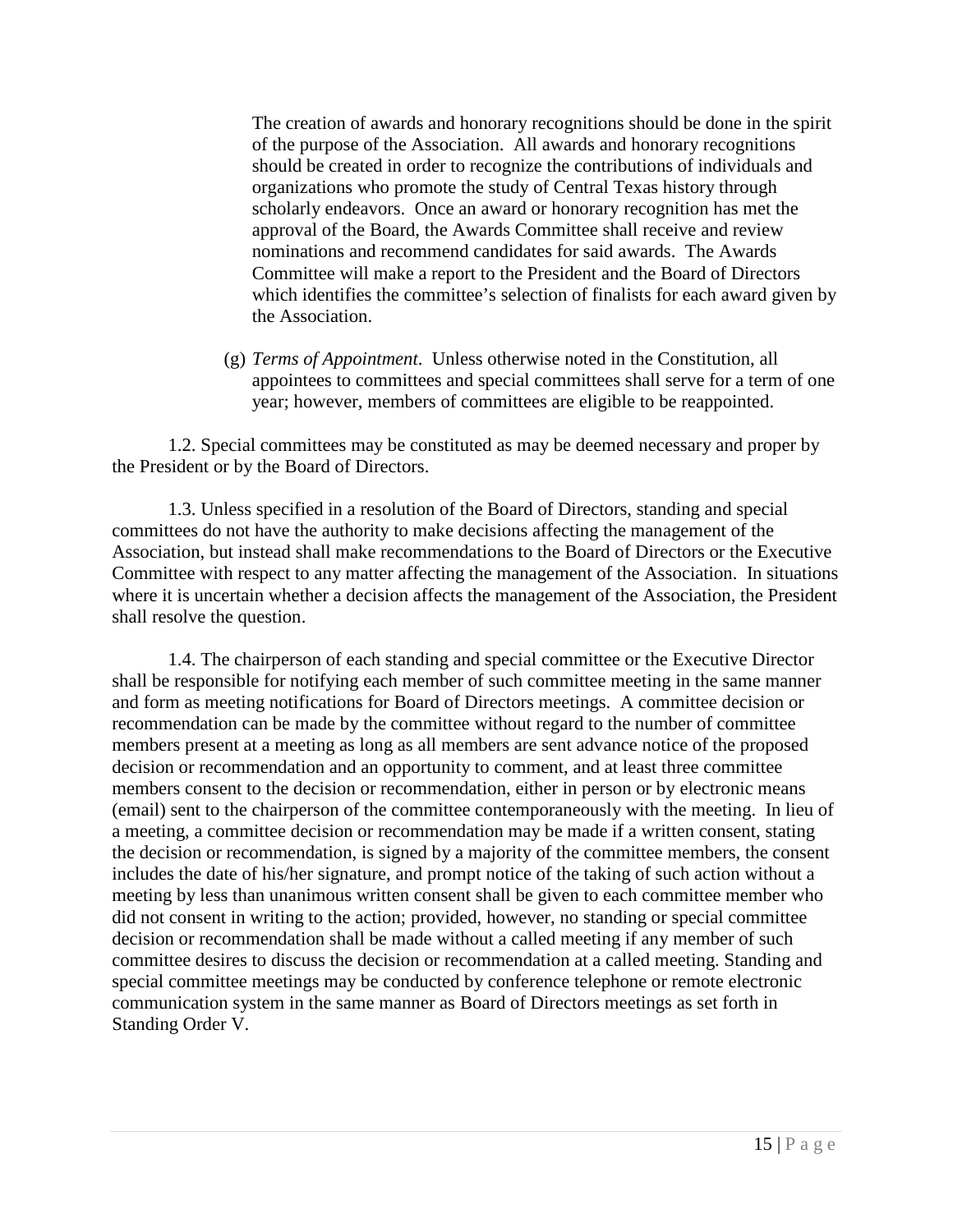### **STANDING ORDER II – BALANCE OF OFFICERS AND BOARD OF DIRECTORS**

The Association plans to establish the custom that the presidency of the Association be alternated from year to year between academic and nonacademic members and that the membership of the Board of Directors likewise be balanced substantially between these two groups. An academic member is defined as an active or retired employee of an accredited academic institution of higher learning.

This custom is hereby incorporated into the standing orders of the Association with the recognition that limited flexibility must be exercised where unusual circumstances dictate.

### **STANDING ORDER III – OPERATING POLICY**

`

The President shall make all appointments within two (2) months of taking office. The President and Executive Director shall publish a calendar, within the President's first two (2) months in office, of anticipated scheduling of all committee meetings for the remainder of the President's term of office. The President and Executive Director shall write and transmit letters of high expectation to new members of the Board of Directors, specifically emphasizing the duty of regular attendance. The Nominating Committee shall attempt to interview candidates for the Board of Directors and meet only when all members can attend. The Executive Director shall report regularly to the President, to the Board of Directors, committee chairs, and to the Dean of Social Sciences at Blinn College as appropriate.

3.1. *Fiscal Year*. The fiscal year of the association will begin on January 1st and will end on December 31<sup>st</sup> of each calendar year.

3.2. *Parliamentary Procedures*. All organizational meetings will be governed within acceptable practices and interpretations of *Robert's Rules of Order Newly Revised* (10<sup>th</sup> edition). Newer editions of *Robert's Rules of Order Newly Revised* may be implemented when deemed appropriate and agreed by the Board of Directors. However, no edition earlier than the  $10<sup>th</sup>$ edition will be deemed appropriate for the conduct of CTHA meetings.

3.3. *Filling of Vacant Committee Chairs*. If the chair of any committee cannot serve, a successor will be appointed by the Executive Council.

#### **STANDING ORDER IV – EXECUTIVE COMMITTEE OF THE BOARD OF DIRECTORS**

4.1. *Appointment.* There shall be an Executive Committee of the Board of Directors consisting of the Officers enumerated in Article V, "Officers," namely the President, First Vice President, and Second Vice President. In addition to these, the Executive Committee shall include the two most immediate past presidents plus two additional members of the Board of Directors, called "Trustees," who will be appointed by the President. Both the Executive Director and the Managing Editor will serve as non-voting, ex-officio members.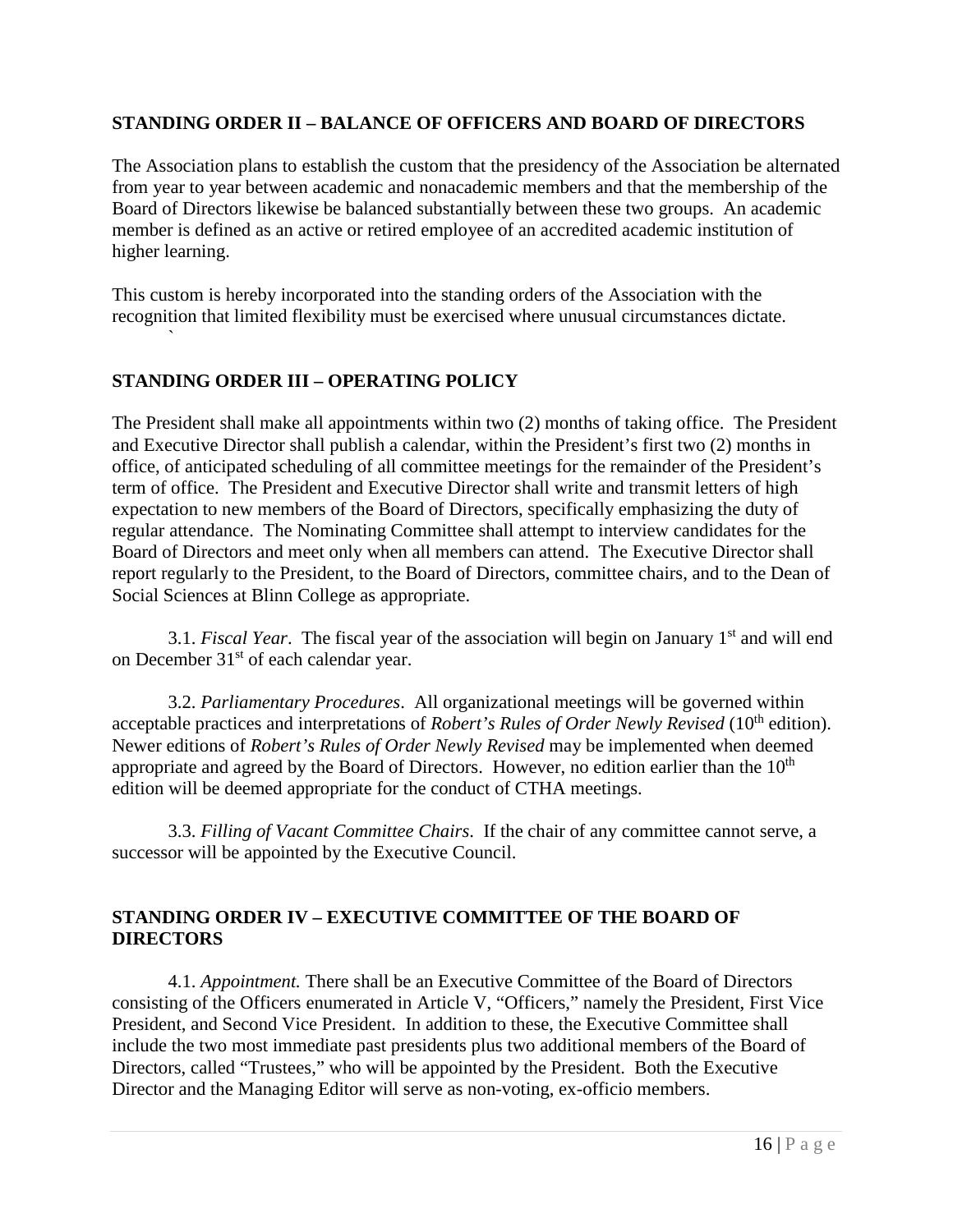4.2. *Vacancies.* Any vacancy of a Trustee shall be filled by the President.

4.3. *Powers.* The Executive Committee shall have and may exercise all the powers of the Board of Directors in management of the business and affairs of the association during intervals between meetings of the Board of Directors, and shall report for ratification all actions of the Executive Committee at the next meeting of the Board of Directors. The Executive Committee shall not have the power of the Board of Directors to incur debt, sell or distribute assets, elect officers, amend, alter or repeal the corporation's certificate of formation, bylaws, this constitution, or any of these standing orders. The executive committee shall not have the power in electing, appointing or removing any member of any committee or any Director or officer of the Corporation. The executive committee shall not have the power to adopt a plan of merger or adopt a plan of consolidation with another Corporation. The executive committee shall not have the power to authorize the sale, lease, exchange or mortgage of all or substantially all of the property and assets of the Corporation; authorizing the voluntary dissolution of the Corporation or revoking proceedings therefore; adopting a plan for the distribution of the assets of the Corporation; or amending, altering or repealing any resolution of the Board of Directors which by its terms provides that it shall not be amended, altered or repeated by the executive committee.

4.4. *Quorum*. Five members of the Executive Committee, present and/or on conference call, shall constitute a quorum for any meeting.

4.5. *Voting.* Five votes of the entire Executive Committee decide an issue.

## **STANDING ORDER V – MEETING OF THE BOARD OF DIRECTORS AND EXECUTIVE COMMITTEE**

5.1. *Place, Notice, and Participation.* Meeting of the Board of Directors and the Executive Committee may be held at any location in or outside the state as determined by the President. Meetings may also be held by means of conference telephone or remote electronic communication system, including videoconferencing technology or the Internet (email), or any combination thereof, or one or more members of the Board of Directors or Executive Committee may participate in a called meeting by conference telephone or remote electronic communications system or the Internet (email) or any combination, but a conference telephone or remote electronic communications system including email may only be used if (a) each person entitled to participate in the meeting consents to the meeting being held by means of that system; and (b) the telephone or other equipment or system provides access to the meeting in a manner or using method by which each person participating in the meeting can communicate concurrently with each other participant.

5.2. *When Present.* A person participating in a meeting, whether in person, by conference telephone, or remote communication system, is considered present at the meeting, unless the participation is for the express purpose of objecting to the transaction of business at the meeting on the ground that the meeting has not been lawfully called or convened.